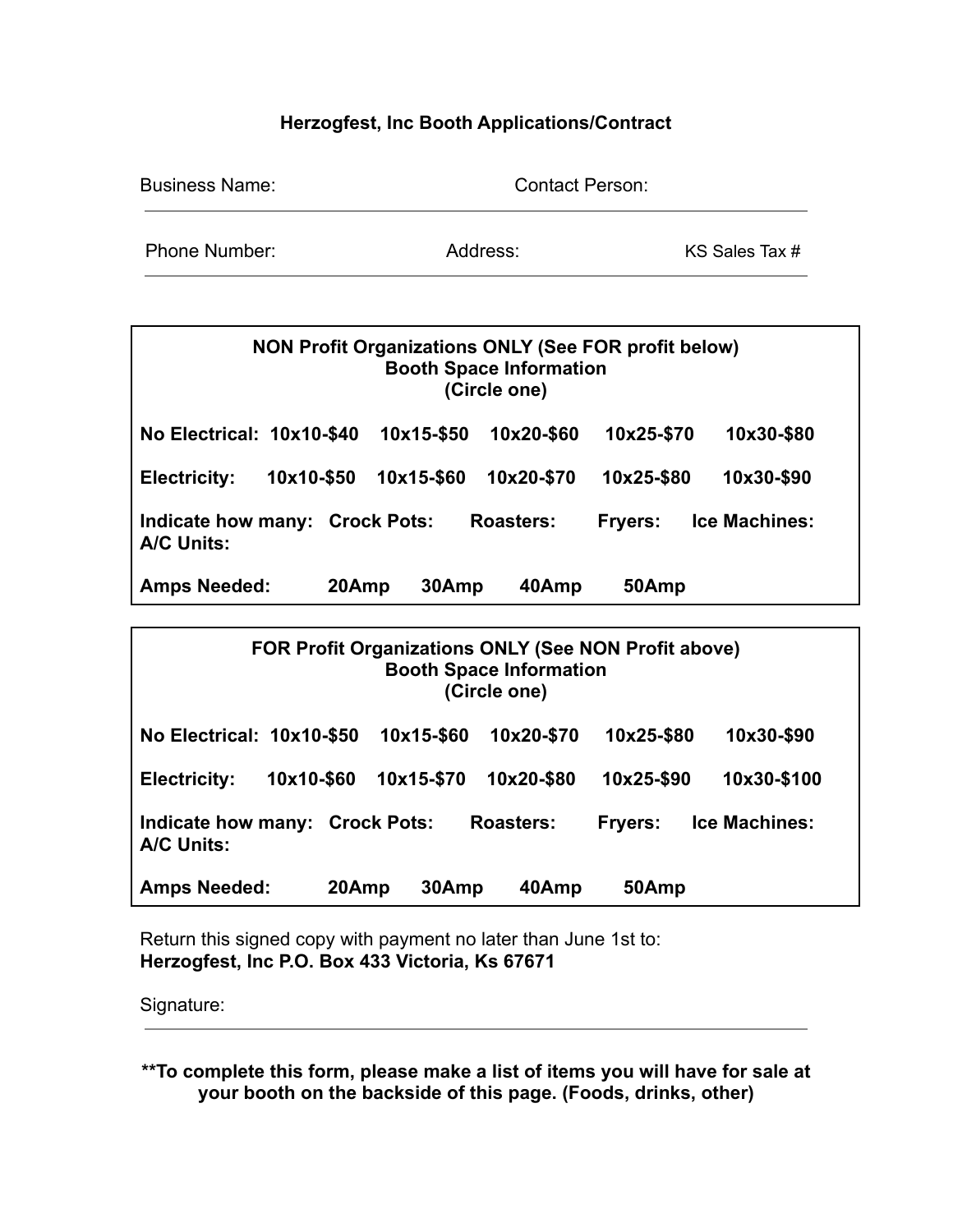## **HERZOGFEST BOOTH APPLICATION/CONTRACT**

## **All applications/contracts are due and payable by the 1st of June. No Refunds. Applying and paying for a booth means you agree to the terms and requirements shown below\***

\*\*Keep this part of the form for your records

1. All applicants will maintain the booth area assigned to them by The Herzogfest Committee.

2. All applicants must keep their booths within the assigned space including hitches of trailers, tent stakes, tie downs, tent poles, etc. Any item(s) outside the booth space are to be considered a tripping hazard and we will ask that these items be removed. \*\***All parts of your booth, i.e., ice machines, cookers, etc., must fit within the booth space for which you have paid.**

3. All applicants must provide their own extension cords and these cords must meet the guidelines set forth in the National Electrical Code.

4. All applicants will be allowed to set up their booths on Thursday, (the day before the festival begins) from 5:00pm‐ 9:00pm and on Friday, (day the festival begins), from 8:00am‐3:00pm. In no case shall any booths be set up prior to or after these times.

5. All applicants will tear down their booths the last day of Herzogfest NO EARLIER THAN 9:00PM or by noon of the day following Herzogfest.

6. All applicants will be required to clean up their booth area the day of Herzogfest or the following day by noon. It shall be the responsibility of the applicant to contain all blowing trash that is produced within their space

7. Vehicles will be allowed on the Herzogfest grounds during the setup and during the tear down of booths provided the vehicles do not interfere with the festivities of Herzogfest. **No vehicle is to remain on the Herzogfest grounds after setup and tear down unless the vehicle is part of the applicant's booth and the vehicle fits within the booth space assigned to the applicant.**

8. Please note that our Liability Insurance covers areas outside of your booth only and does not cover accidents within your booth space. If applicant requires additional Insurance Coverage, it is their responsibility to provide.